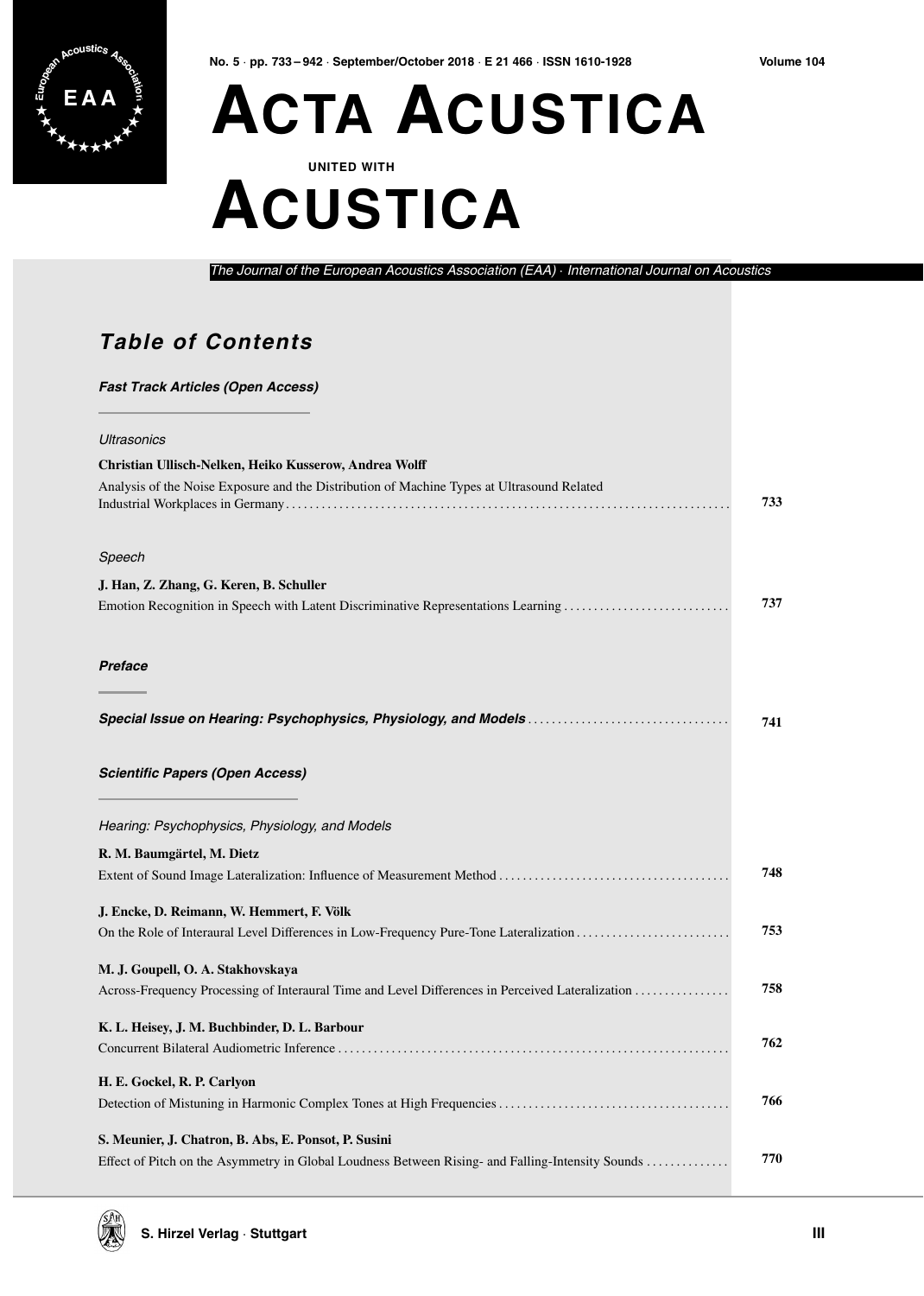

### **EAA ACTA ACUSTICA UNITED WITH**

## **ACUSTICA**

The Journal of the European Acoustics Association (EAA) · International Journal on Acoustic

| C. Brodbeck, A. Presacco, S. Anderson, J. Z. Simon<br>Over-Representation of Speech in Older Adults Originates from Early Response in Higher Order Auditory Cortex | 774 |
|--------------------------------------------------------------------------------------------------------------------------------------------------------------------|-----|
| B. C. J. Moore, S. Mariathasan, A. P. Sęk<br>Effects of Age on the Discrimination of Amplitude and Frequency Modulation for 2- and 10-Hz Rates                     | 778 |
| A. Rupp, M. Hauck, H. G. Dosch, R. D. Patterson<br>The Effect of Age on Huggins' Pitch Processing and its Location in Auditory Cortex                              | 783 |
| A. K. C. Lee, E. Larson, C. W. Miller                                                                                                                              | 787 |
| Z. Fu, H. Yang, X. Wu, J. Chen<br>Acoustic Cues Utilized by Normal-hearing and Hearing-impaired Listeners Are Different for Mandarin                               | 792 |
| T. Koumura, S. Furukawa<br>Do Speech Contexts Induce Constancy of Material Perception Based on Impact Sound Under Reverberation?                                   | 796 |
| S. Verhulst, F. Ernst, M. Garrett, V. Vasilkov<br>Suprathreshold Psychoacoustics and Envelope-Following Response Relations: Normal-Hearing, Synaptopathy           | 800 |
| S. Otsuka, S. Nakagawa, S. Furukawa                                                                                                                                | 804 |
| E. A. Strickland, W. B. Salloom, E. L. Hegland<br>Evidence for Gain Reduction by a Precursor in an On-Frequency Forward Masking Paradigm                           | 809 |
| J. Grosse, C. Trahiotis, A. Kohlrausch, S. van de Par                                                                                                              | 813 |
| X. Teng, Y. Sun, D. Poeppel                                                                                                                                        | 817 |
| J. Chen, Z. Fu, J. Wu, X. Wu<br>Attempt to Predict Temporal Modulation Transfer Function by Amplitude Modulation Following Responses                               | 821 |
| T. Marquardt, C. Jurado                                                                                                                                            | 825 |
| J. G. Arenberg, L. A. DeVries<br>The Effects of Auditory Experience on Psychophysical Tuning Curves in Pediatric and Adult Cochlear                                | 830 |

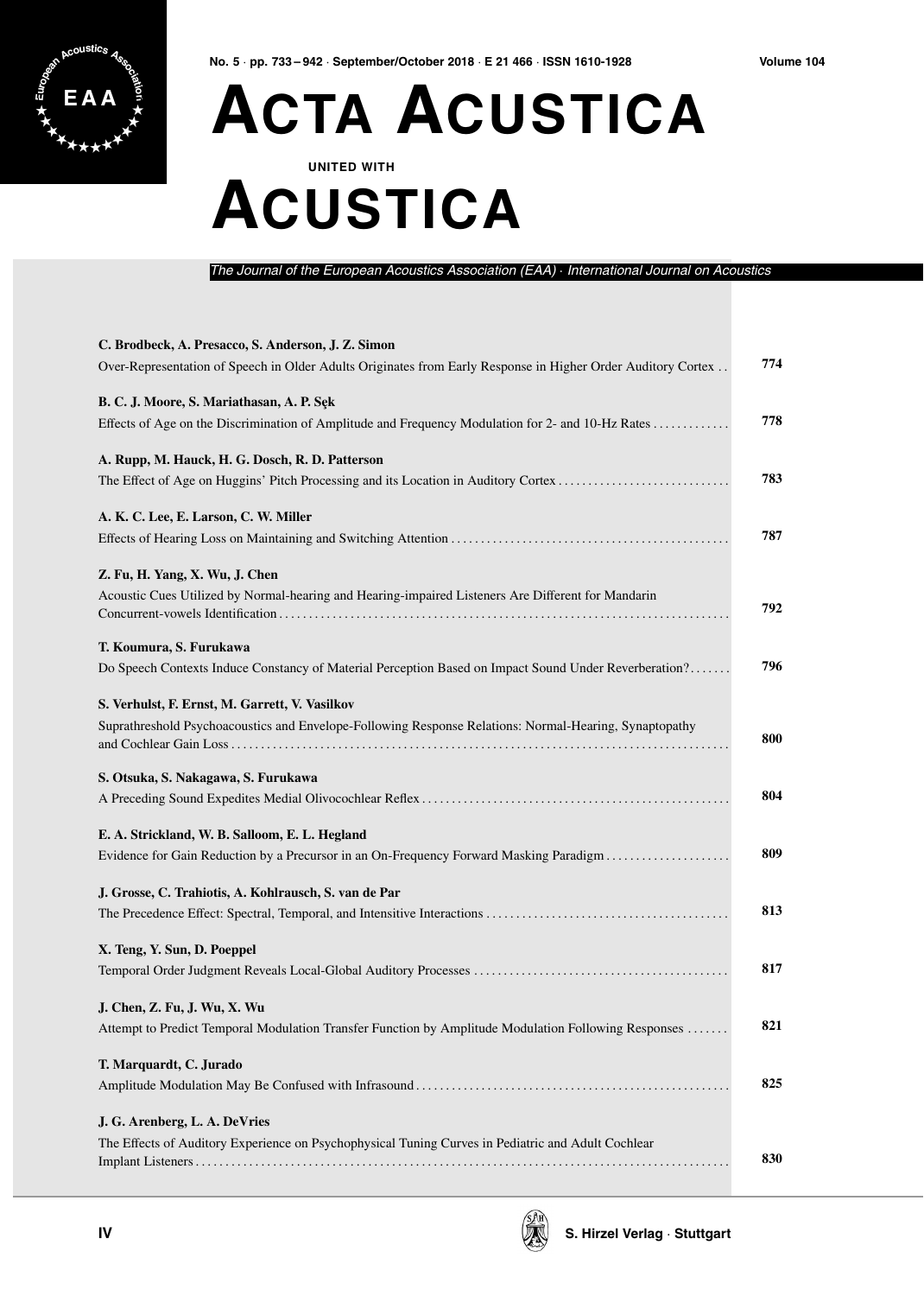

Volume 104

# **ACTA ACUSTICA**

### **UNITED WITH ACUSTICA**

The Journal of the European Acoustics Association (EAA) · International Journal on Acoustic.

| J. A. Grange, J.F. Culling<br>The Factor Analysis of Speech: Limitations and Opportunities for Cochlear Implants                                     | 835 |
|------------------------------------------------------------------------------------------------------------------------------------------------------|-----|
| A. J. Oxenham<br>Loudness Context Effects and Auditory Enhancement in Normal, Impaired, and Electric Hearing                                         | 839 |
| A. Cook, R. Patuzzi                                                                                                                                  | 844 |
| J. Christensen-Dalsgaard, C. Carr                                                                                                                    | 848 |
| H.-W. Lu, P. H. Smith, P. X. Joris                                                                                                                   | 852 |
| S. Alsindi, R. D. Patterson, M. Sayles, I. M. Winter<br>The Responses of Single Units to Simple and Complex Sounds from the Superior Olivary Complex | 856 |
| Y. Su, B. Delgutte                                                                                                                                   | 860 |
| Pitch of Harmonic Complex Tones: Rate Coding of Envelope Repetition Rate in the Auditory Midbrain<br><b>B.</b> Englitz, S. Shamma                    | 865 |
| Y. E. Cohen, T. Banno, J. Lee, F. Rodriguez-Campos, M. Schaff, L. Suriya-Arunroj, J. Tsunada                                                         | 870 |
| P. T. Kuokkanen, A. Kraemer, R. Kempter, C. Köppl, C. E. Carr                                                                                        |     |
| Auditory Brainstem Response Wave III is Correlated with Extracellular Field Potentials from Nucleus                                                  | 874 |
| F. Marmel, E. Perugia, K. Kluk<br>Exploring the Use of Iterative Recordings of Frequency-Following Responses to Uncover Hidden Hearing Loss          | 878 |
| L. Riecke, B. Zoefel                                                                                                                                 | 883 |
| T. Irino, K. Yokota, T. Matsui, R. D. Patterson<br>Auditory Filter Derivation at Low Levels where Masked Threshold Interacts with Absolute Threshold | 887 |
| V. Vencovský, A. Vetešník<br>Analysis of Level Dependence of $2f_1 - f_2$ Component of Otoacoustic Emissions Using Nonlinear                         | 891 |